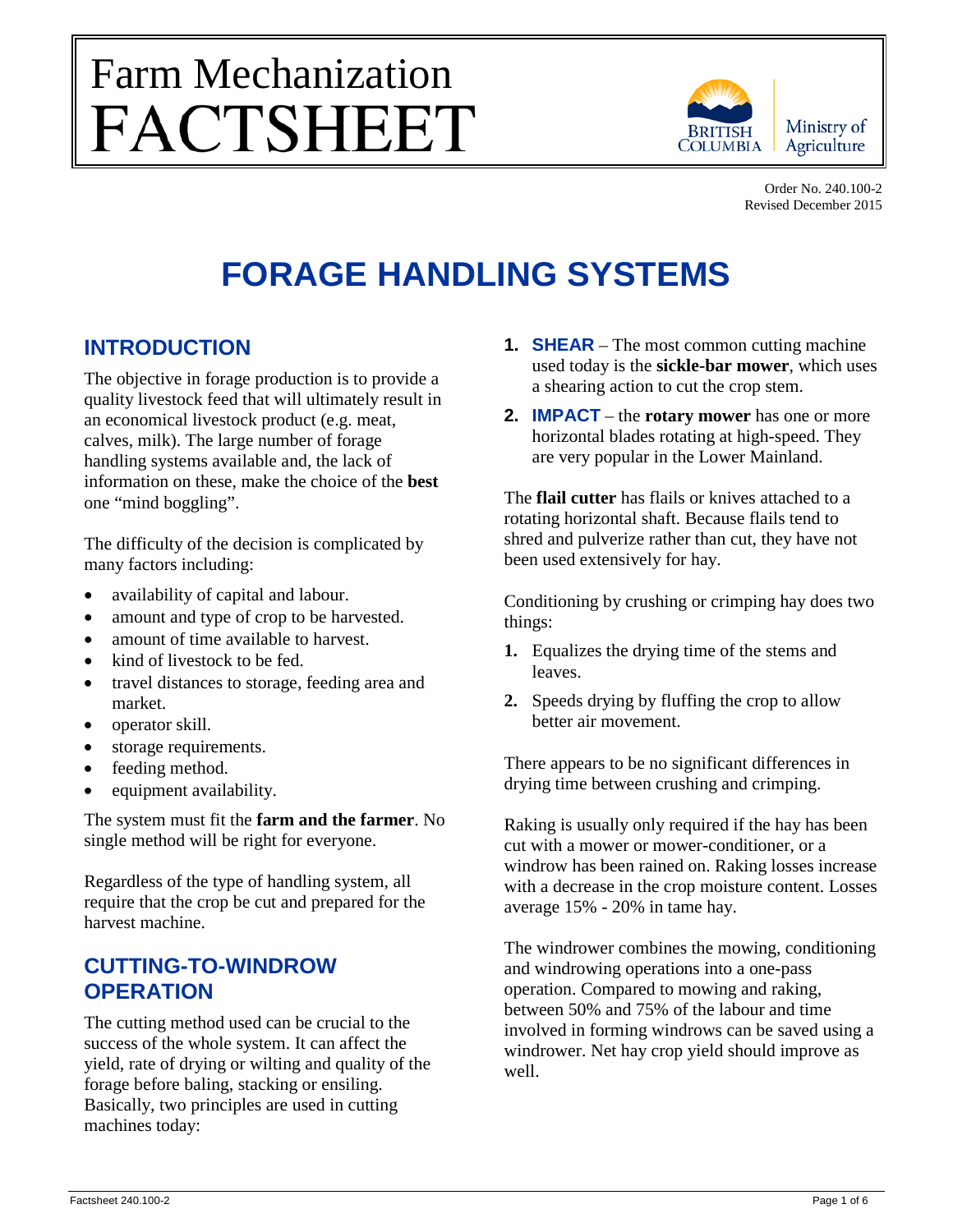# **HAY SYSTEMS**

Hay is forage preserved as a result of a sufficiently low moisture content in the crop such that all biological activity effectively ceases in the presence of oxygen.

# **1. BASIC REQUIREMENTS FOR QUALITY HAY**

- **a)** a quality forage crop cut at the right stage of maturity.
- **b)** careful handling to minimize harvesting losses.
- **c)** appropriate storage to minimize weathering and storage losses.

# **2. CONVENTIONAL BALING SYSTEMS**

Conventional square baling systems are still the most common among hay harvesting methods. Numerous bale handling machines are available today to reduce the back-breaking labour requirements of earlier systems.

A bale chute extension for direct wagon loading requires two men in the field, a reduction from the previous minimum of five required to bale, load and haul simultaneously. A bale thrower requires only one man to bale and load.

Stookers and bale accumulators "build loads" and as a result reduce field travel distances when hauling.

Mechanical bale wagons reduce hauling and stacking labour to a minimum, however, operator skill for baling and stacking is high.

Baling systems involving high equipment cost generally require large crop volumes to justify the investment.

# **3. BIG PACKAGE HAY SYSTEMS**

Big package hay systems include large round bales weighing from 1000 to 3000 lbs. (avg. 1200 lbs) or semi-automatically formed loose haystacks weighing from 1 to 12 tons.

### **Advantages**

- high capacity  $(5 10 \text{ tons/hr})$ .
- one man harvest operation.
- big packages suitable for self-feeding.
- some stacks and bales can be weather resistant.
- stacks and some large bales require no twine.

### **Disadvantages**

- high operator skill required to form weather resistant packages.
- special equipment usually required for handling and feeding.
- more storage area is required as packages are generally not stackable.
- if self-seeding is used, feeding losses can be high.

# **(a) LARGE ROUND BALES**

Two types of large round balers are available.

- **(i) Pickup** balers pick up the windrow with conventional tooth pickups and move the hay into the bale chamber where it is rolled and compressed by belts and/or rollers. Twine is wrapped around the bale after the desired size is reached. It is then discharged out the rear of the machine.
- **(ii) Ground Roll** balers roll the hay along the ground until the desired size is reached. Twine wrapping is optional. These bales are generally less dense than others and hence less weather resistant, however, the baler is less susceptible to damage under rough field conditions.

# **(b) MECHANICAL STACKING WAGONS**

Two basic types of loose hay stackers are currently available:

- **(i) Compaction** stackers use some form of mechanical force such as a packing roller (e.g. Haybuster) or a hydraulically lowered roof (e.g. Hesston Stack Hand) to physically compact the collected hay into a round or rectangular stack.
- **(ii) Non-compaction** stackers pickup, chop and blow the hay into a loaf-shaped stack chamber (e.g. McKee Stack-n-Mover). Experience indicates that it is almost impossible to avoid moldy or rotten pockets in these stacks, as unevenness in the stack tops tends to funnel water into the stacks.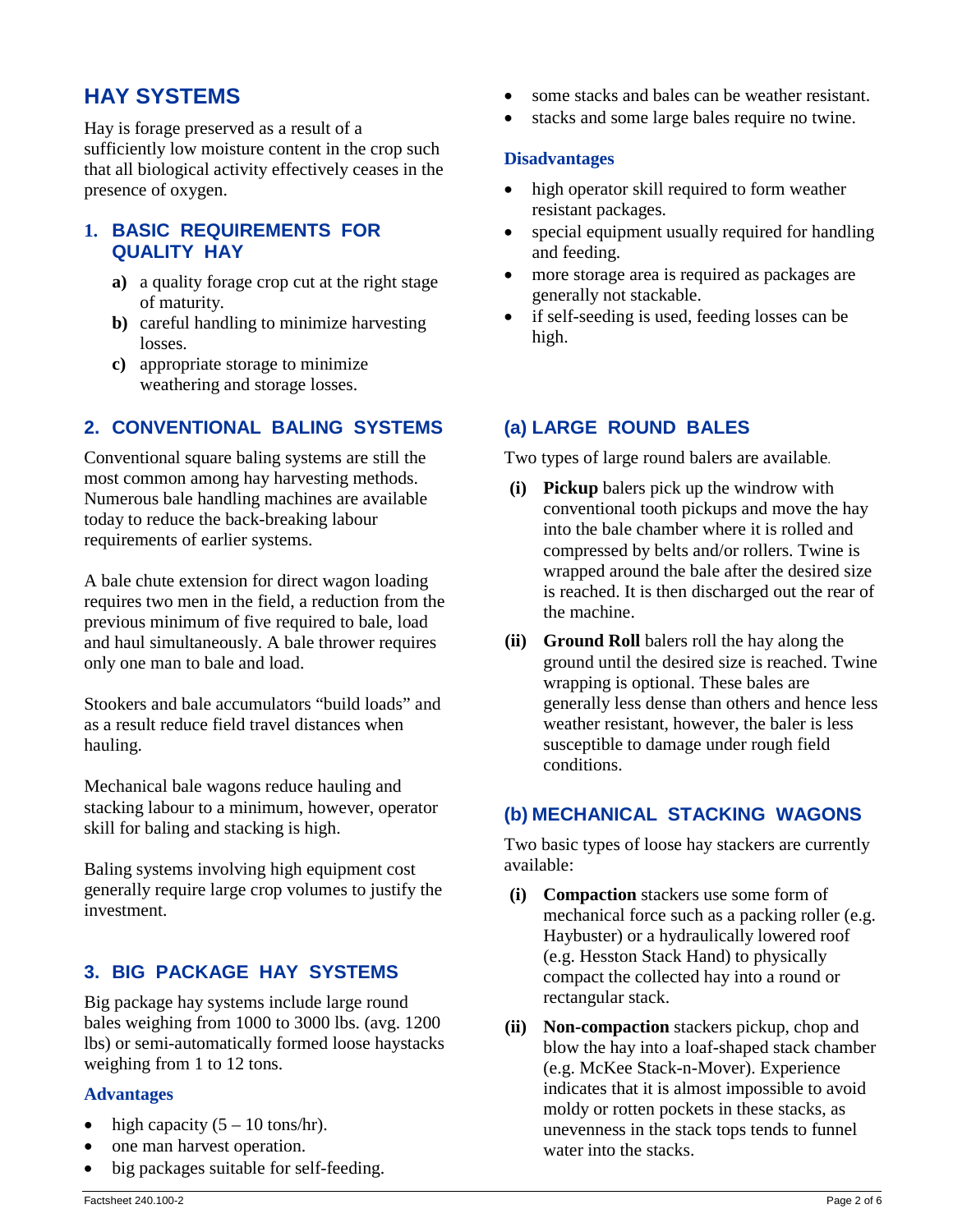# **4. HAY DRYING SYSTEMS**

The production of good quality hay is often hampered by unfavorable weather. Artificially drying the hay, partially or completely offers the possibility of making good hay most years. Also, if all the field handling operations are carried out at moisture levels above 35%, harvesting losses can be significantly reduced.

# **(a) PARTIAL FIELD CURING / MOW DRYING**

This system complements a conventional baling system. The high moisture baled hay is placed in a mow equipped with drying ducts and equipment where curing is completed. Usually this mow is not the final storage location and the hay must be moved again.

# **(b) HAY TOWER**

A hay tower is a structure designed to receive chopped hay, form it into a vertical, cylindrical stack, provide for aeration and drying and mechanically unload the hay for feeding. This system has been popular in Central Europe for almost two decades. Farmers are using it as a complement to a silage system utilizing much of the same machinery for both.

The system can be fully mechanized and automated, however, it is expensive and likely approaches the cost of a tower silo. Basically, the same type of equipment as for silage is required for harvesting. Therefore, the system complements a silage setup rather than a dry hay system.

The energy requirements for heating and drying operations in all hay drying systems make them increasingly difficult to justify.

# **5. HAY PRESERVATIVES**

Hay preservatives are effective only in the 20% to 40% moisture content range acting to "sterilize" the hay so that none of the molds and bacteria present can cause heating and destruction.

Salt was probably the first preservative and, if enough is used, it will kill the microorganisms.

Recently, organic acids (e.g. propionic and acetic acids) have been found to be effective. However,

good coverage of the crop is necessary because the material must actually contact the organisms in order to be effective.

The main problems with hay preservative uses are:

- obtaining good uniform coverage of the crop with existing equipment.
- applying the correct concentration of the preservative appropriate to the moisture content of the crop.

# **6. STORING HAY**

No hay package is totally weatherproof. Because of the high labour requirements of hay harvest systems, bales and stacks often tend to remain in the field waiting for a "slow" day to move them to storage. As a result, significant weathering losses after baling are common. Uncovered stacks stored through the winter may result in substantial losses.

Clearspan pole type buildings tend to be the most versatile and economical form of storage for conventional bales. If an automatic bale wagon is to be used, ensure that the height and width clearances allow for convenient operation of the machine.

Round bales and stacks are often promoted as "weather-resistant". Losses in uncovered large packages can be quite variable, and depend on how skillfully they were packed and where they were stored.

Uncovered, they should be stored on a well-drained site, not touching each other.

Large packages make poor use of covered storage buildings because they are difficult to stack. Round bales can be stacked using front end loading equipment for better storage utilization.

# **7. FEEDING HAY**

Hay is commonly fed "on the ground" with a widely varying report of the amount of losses encountered. Bunk feeding often allows some control over hay losses and can serve to separate the feeding area from the feed storage or feeding alley.

Chopped hay is required for maximum utilization of the nutrient content of the hay. This high energy, time-consuming operation is usually performed prior to the day's feeding. Often several days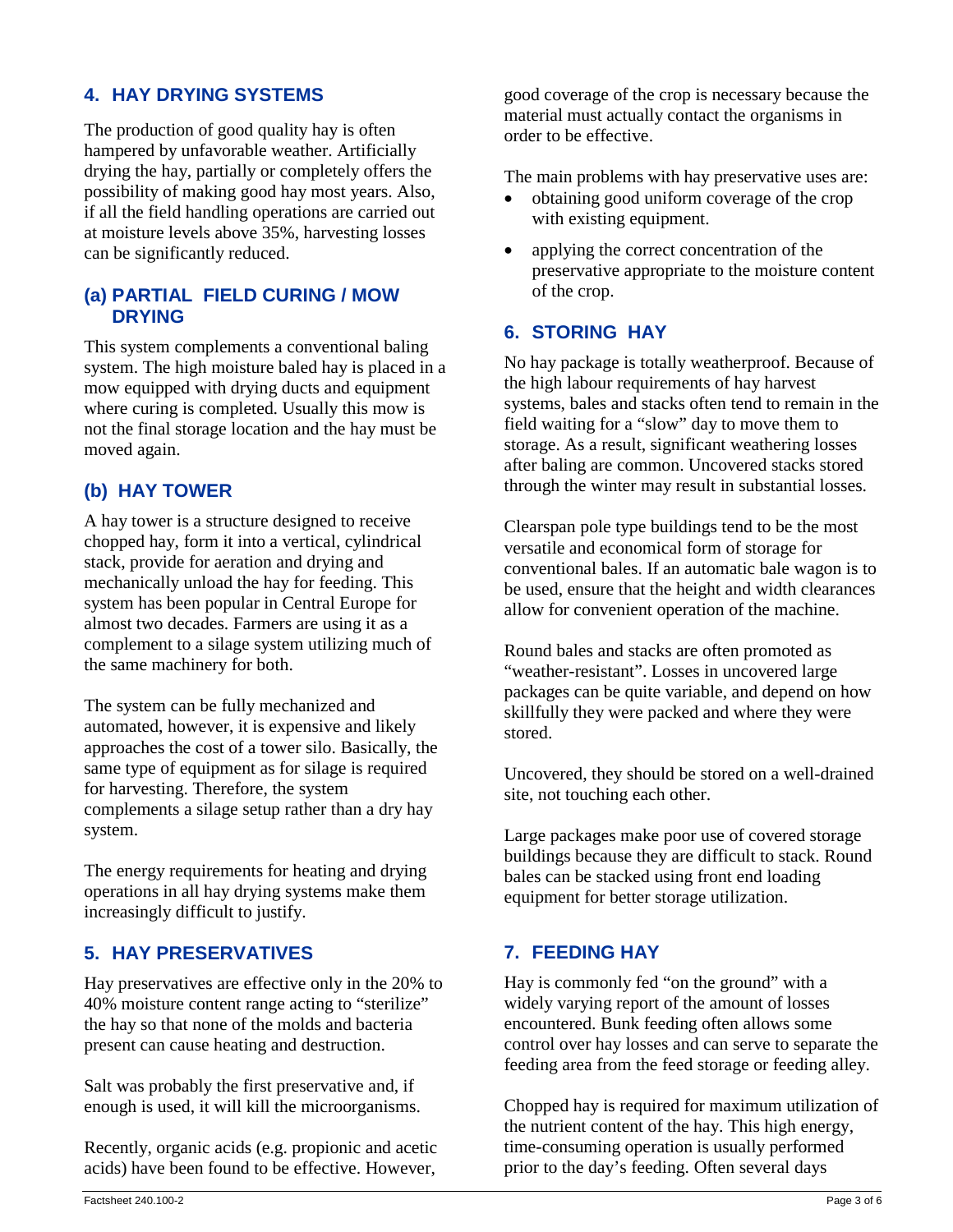chopped hay can be stored and fed in the selffeeders.

A variety of feeding arrangements and feeder designs have been developed for large packages:

- pasture bunks.
- electric fences.
- mechanical feeding equipment for fence line feeding.

# **SILAGE SYSTEMS**

Silage is forage preserved by the by-products of natural fermentation of the crop in the absence of oxygen (i.e. the forage is effectively "pickled" in the "juice" that results from its own fermentation.

# **Advantages**

- less weather dependent than hay.
- minimal harvesting losses are possible.
- easy to completely mechanize.
- handles a variety of crops.

### **Disadvantages**

- high power requirements for some farm operations.
- requires specialized storage structures (silos).
- high immediate labour requirements during harvest.

Dissatisfaction with silage and poor quality silage often results from poor planning, inadequate equipment and silos and improper harvesting methods.

# **1. BASIC REQUIREMENTS FOR QUALITY SILAGE**

- **(a)** a quality forage crop cut at the right stage of maturity.
- **(b)** ensile the forage at the **correct moisture content**.
- **(c) exclude the air** from the forage as **quickly** as possible, and **keep it out**.

# **2. HARVEST MACHINERY REQUIREMENTS**

# **(a) Wilting the Crop**

If forage is harvested at moisture contents above 70%, storage losses from seepage and improper fermentation will result. High moisture levels may also result in freezing in winter and an inability for cattle to eat enough dry matter for maximum production.

The recommended moisture contents for harvest are:

- grass or legume silage, 55% to 65%. If these crops are cut at the proper stage of maturity, **some wilting will be** necessary before harvesting.
- cereal silage at the soft to hard dough stage should be between 55% and 65%.
- corn silage should be harvested at 62% to 70% moisture with the best being 65% to 68%.

# **(b) Forage Harvesters**

All silage systems centre around the forage harvester. These machines either **pick up** the swathed crop or **direct cut** the crop for themselves. The most common type of forage harvester uses a "cylinder cutter-head" which chops the forage into short uniform lengths which are then blown through a spout to the box of the truck or wagon which is being used to haul it to the silo.

Chopping the forage into the short, uniform pieces required to make good silage is a power intensive operation. In BC, the PTO horsepower available to the harvester is usually the harvest rate limiting factor. Typically, a 95 HP tractor is required for a medium sized forage harvester. The PTO load requires about 65 HP, the remaining power being required to pull the harvester and the forage wagon. Harvesting rates can be between 15 and 16 tons of grass-legume silage per hour (about 7 tons per hour hay equivalent).

# **(c) Hauling Equipment**

A variety of equipment is available for hauling and unloading forage: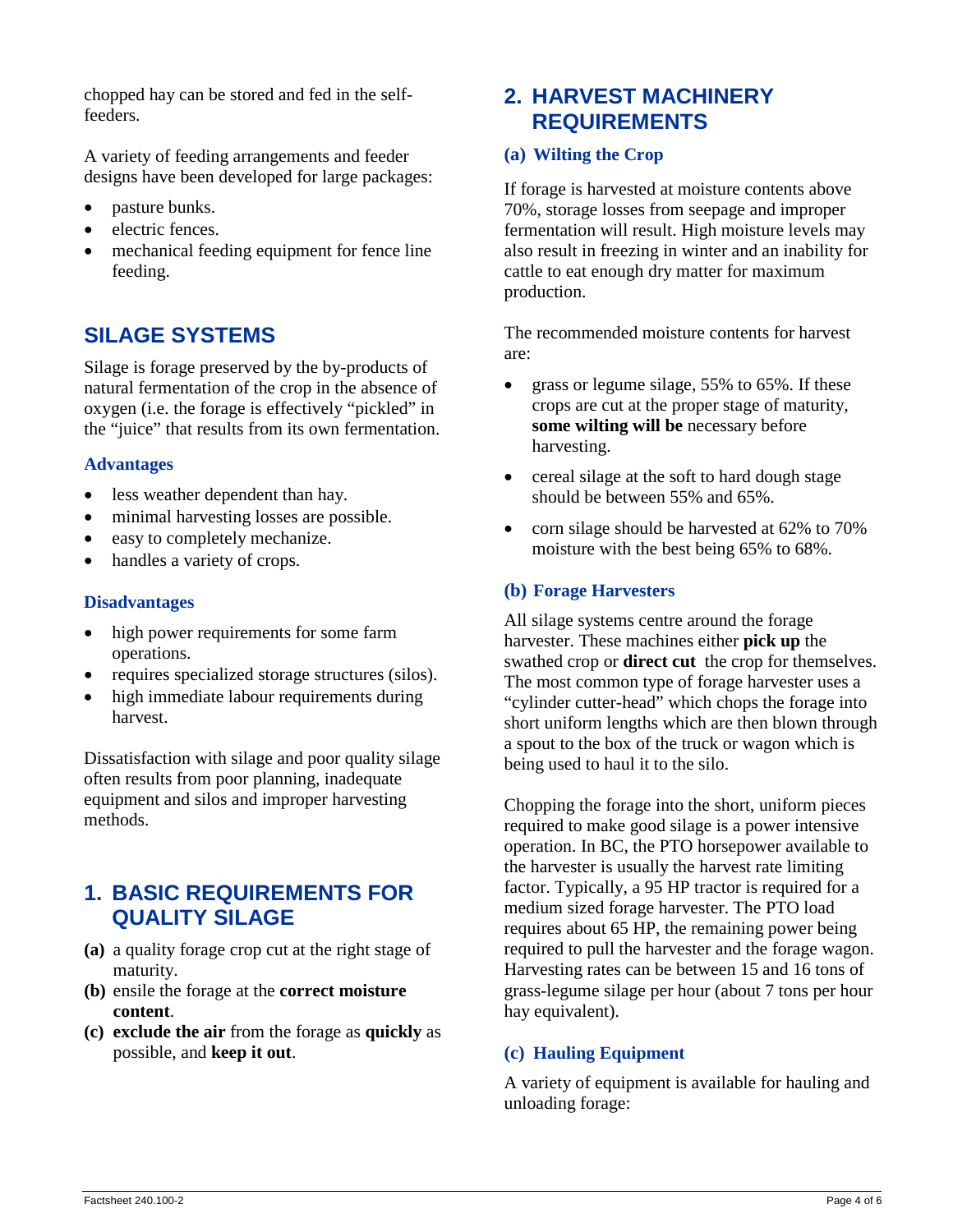# **Forage Boxes**

Forage boxes can be mounted on a truck chassis for a 4-wheel wagon. Some models are equipped with a cross conveyor to unload the forage from the side. They can be used for feeding silage into fence-line feed bunks or to unload into a forage blower to fill upright silos.

# **Hi-Dump Wagons**

These wagons have hydraulically operated sidedumping boxes. Forage is collected and, when the box is full, the whole load is dumped into a dump truck box. Dumping requires less than a oneminute interruption in the harvesting operation.

Power requirements for pulling a wagon depend on soil conditions, topography and wagon capacity. The average varies from 10 to 20 HP.

# **Dump Trucks**

Trucks equipped with hydraulic dump boxes are ideal for hauling forage to the silo. The height of the box sides may have to be increased.

# **(d) Packing Equipment**

Spreading and packing in a horizontal silo is both a critically important operation and one requiring a high degree of operator skill. Heavy rubber tired tractors are best for spreading and packing. "Duals" are preferred. Tractors should be equipped with roll-over protection.

# **3. SILOS**

The type of silo determines the amount of management required to keep the air out, **not** the quality of the silage. Under good management conditions, little if any practical differences in nutritive feed value can be attributed directly to the silo used.

Generally speaking, the degree of management required to make good silage and the amount of dry matter lost in storage decrease with an increase in the cost of a storage system. In increasing order of required capital investment, there are four general areas of silo structures:

- **1.** plastic covered stacks.
- **2.** horizontal bunker silos.
- **3.** tower silos (concrete stave or poured uprights).
- **4.** oxygen-limiting.

# **(a) Plastic Covered Stacks**

Practically speaking, covered stack silos should be used only as emergency storage. They require basically no investment apart from the cost of the polyethylene cover. Dry matter losses are highly dependent upon management and can vary from less than 20% to over 40%.

# **(b) Horizontal Bunker Silos**

A horizontal silo is the predominant method of storing silage in BC. Dry matter losses are again highly management dependent and may vary from 9% to 20% (average 15%).

# **Advantages**

- lowest initial cost, especially for large tonnages.
- can be constructed with on-farm labour.
- fits in well with large volume feeding and bulk handling systems (e.g. self-unloading wagons and fence-line feeders).
- self-feeding is possible.
- silo can be filled and unloaded quickly.
- high level of management skill required.
- higher dry matter losses, depending upon management.
- location requirements are critical (drainage, snow drifting, etc.).

# **(c) Conventional Tower Silos**

A tower silo is a popular method of storing silage. The most common types are the concrete stave and cast-in-place. There is no noticeable performance difference between the two provided that good construction practice is used and good management practiced. Dry matter losses average 6% to 12% (average 10%).

### **Advantages**

- moderate in initial and operating costs.
- fits in well with mechanical feeding.
- reduced labour requirements relative to bunker silos.